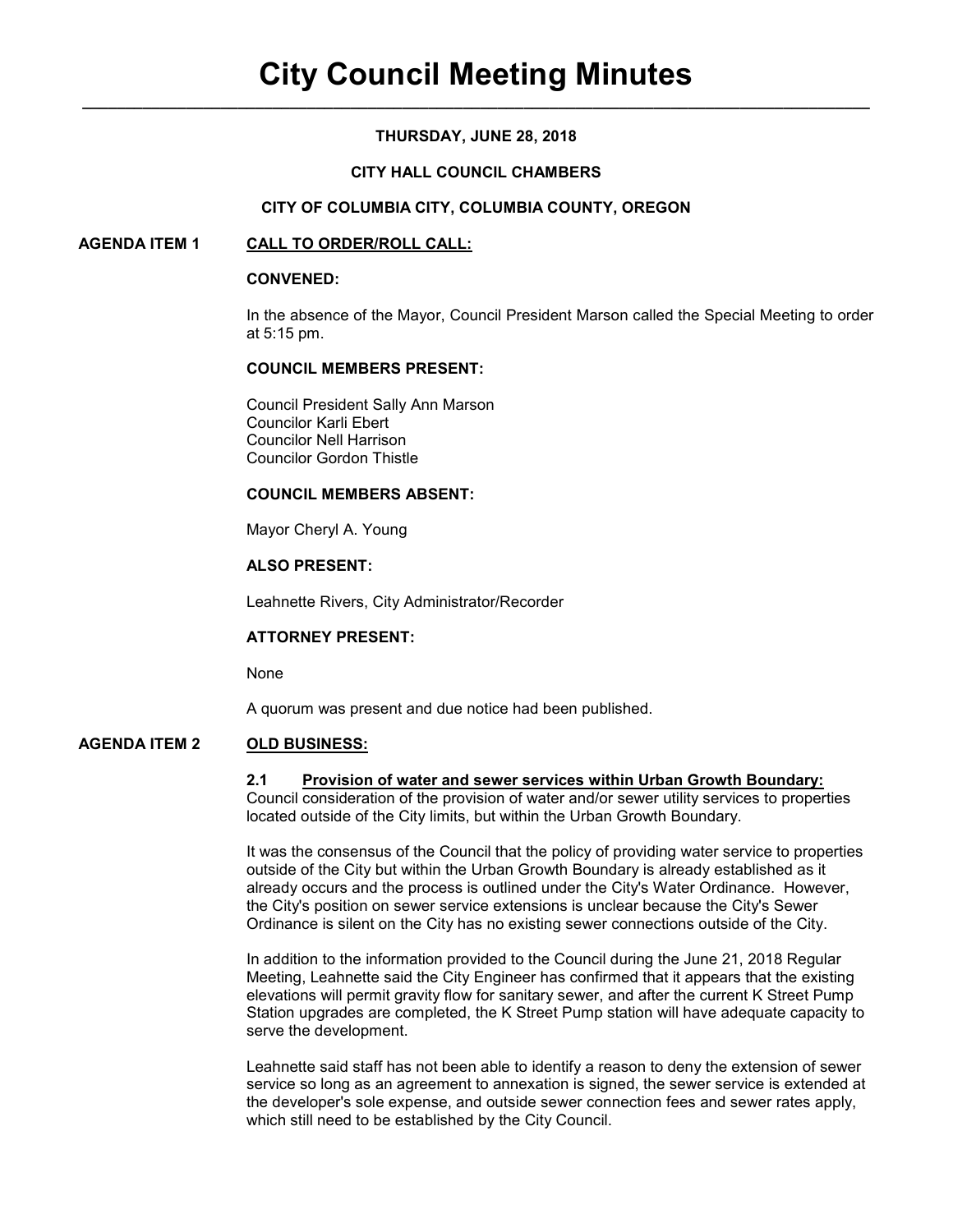After a lengthy discussion, it was MOVED (MARSON), SECONDED (THISTLE) AND CARRIED UNANIMOUSLY TO DETERMINE THAT THE CITY'S POLICY IS TO ALLOW THE EXTENSION OF GRAVITY FLOW SEWER SERVICE TO PROPERTIES WITHIN THE URBAN GROWTH BOUNDARY PROVIDED AN ANNEXATION AGREEMENT IS SIGNED, THE SERVICE IS EXTENDED AT THE DEVELOPER'S EXPENSE, AND OUTSIDE CONNECTION FEES AND USER FEES APPLY.

It was noted that the City would not want to permit the extension of sewer service to areas within the Urban Growth Boundary that would require a City owned and maintained pump station unless the property could be immediately annexed.

## **AGENDA ITEM 3 NEW BUSINESS:**

**3.1 Community Hall Exterior Repair Work: Review proposals received and award a contract for siding and gutter repair work on the Community Hall.** 

The Council reviewed quotes for completing exterior repairs to the Community Hall as follows:

Option A: Retains T1-11 siding on north and south sides of building:

| Gartman Remodeling and Contracting: | \$ 5,800.00 |
|-------------------------------------|-------------|
| Bighaus Construction, LLC           | \$10,390.00 |

Option B: Retains T1-11 siding on north side of building, but adds Hardie lap siding to south side to match front of building:

| Gartman Remodeling and Contracting:<br>Bighaus Construction, LLC | \$9,350.00  |
|------------------------------------------------------------------|-------------|
|                                                                  | \$11.550.00 |
| Happy Hollow Construction, LLC                                   | \$23.729.00 |

Leahnette recommended the Council select Option B which would complete the necessary repair work and add Hardie lap siding to the south side of the building, and award the contract to Garman Remodeling and Contracting who submitted the lowest bid of \$9,350.00.

MOVED (THISTLE), SECONDED (EBERT) AND CARRIED UNANIMOUSLY TO SELECT OPTION B TO INCLUDE THE HARDIE LAP SIDING WORK.

MOVED (THISTLE), SECONDED (HARRISON) AND CARRIED TO AWARD THE CONTRACT TO THE LOWEST BIDDER, GARTMAN REMODELING AND CONTRACTING, IN THE AMOUNT OF \$9,350.00. Councilor Ebert abstained from voting.

## **AGENDA ITEM 4 ADJOURNMENT:**

\_\_\_\_\_\_\_\_\_\_\_\_\_\_\_\_\_\_\_\_\_\_\_\_\_\_\_\_\_\_\_\_\_\_\_

There being no further business to come before the Council, the meeting adjourned at 5:26 pm.

 $\mathcal{L}_\mathcal{L} = \{ \mathcal{L}_\mathcal{L} = \{ \mathcal{L}_\mathcal{L} = \{ \mathcal{L}_\mathcal{L} = \{ \mathcal{L}_\mathcal{L} = \{ \mathcal{L}_\mathcal{L} = \{ \mathcal{L}_\mathcal{L} = \{ \mathcal{L}_\mathcal{L} = \{ \mathcal{L}_\mathcal{L} = \{ \mathcal{L}_\mathcal{L} = \{ \mathcal{L}_\mathcal{L} = \{ \mathcal{L}_\mathcal{L} = \{ \mathcal{L}_\mathcal{L} = \{ \mathcal{L}_\mathcal{L} = \{ \mathcal{L}_\mathcal{$ 

APPROVED:

 Sally Ann Marson Council President

ATTEST: